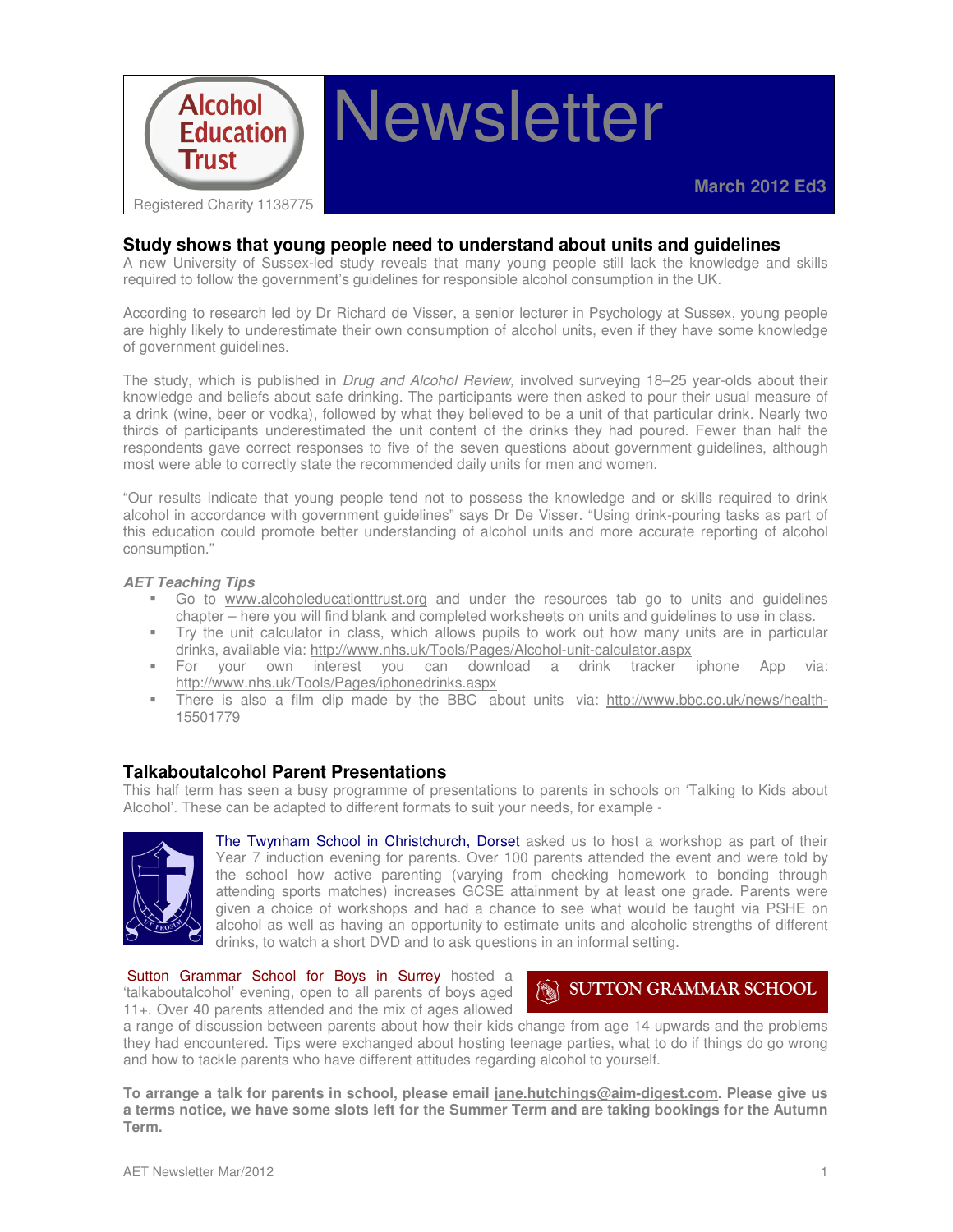

## **Teacher Training Events**

On Friday 9th March, our Director showcased the AET materials at an alcohol and drug and risky behaviours training day for the secondary schools and colleges across Hampshire hosted by **Hampshire County Council Prism Network** (services for schools, pupils aged 10-16). Over 40 schools and colleges attended to be updated on the most recent Ofsted and Department for Education Guidance on PSHEE and to have the opportunity to meet approved alcohol, drug and tobacco Educators, Charities and County providers. Hants has a resource library of many materials that schools can borrow from for PSHEE enrichment.

A mixture of short presentations, work shops and an opportunity to network gave the teachers the chance to share best practice and common experiences and complexities in providing engaging PSHEE lessons and drop down days.

This follows similar events held for Bath and North East Somerset and Dorset. Please contact helena.conibear@aim-digest.com to arrange a training session.



# **New Ofsted inspections - the importance of PSHE Education**

New Ofsted inspection arrangements are in place from January with a stronger emphasis on lessons. It is therefore likely that PSHE education lessons will be inspected as part of a school's overall provision.

Read the PSHE Association briefing to help you understand what inspectors will focus on, and how high quality PSHE education can help your school achieve 'Outstanding' status at: http://www.pshe-association.org.uk/news\_detail.aspx?ID=1242&dm\_i=HSS,OI1O,3W0E60,1Z77H,1. Supplementary subject specific guidance for PSHE education is also available from the link above.

## **New Drug Advice for Schools from DfE and ACPO**

Despite being non-statutory this new guidance strongly recommends that schools continue to have 'a written drugs and alcohol policy to act as a central reference point for all staff'.

It also recommends that responses to drug and alcohol related incidents in schools are most effective when drug and alcohol education is part of a well-planned programme of PSHE education. At the same time it is recommend that elements of the older, 2004 guidance are still used to support the teaching of drug and alcohol education within your PSHE education curriculum.

The 2004 document contains very useful advice on the knowledge, understanding and skills needed by pupils and advice to teachers on the best teaching and learning approaches to drug education.



# **Alcohol Education key to tackling 'binge-drinking' culture**

The PSHE Association welcomes Prime Minister David Cameron's recent call for supermarkets, the drinks industry and bars to do more to help ensure responsible

They do however stress the need for preventative measures and the importance of alcohol education being taught within a planned, coherent and effective PSHE education programme for all pupils from an early age by trained and confident teachers.

Shadow Minister for Public Health, Diane Abbott has also called for such measures, suggesting that: "We should equip young people with the skills they need to resist peer pressure to go out drinking. There are concrete lessons to be learnt from overseas, where tried and tested programmes aim to reduce alcohol and substance abuse through classroom-based education. These types of programmes have had excellent success rates. All the evidence suggests that trying to intervene at older ages, when behaviours are more set, is too late."

**Resources provided by the Alcohol Education Trust (AET) provide a sound basis for such work in secondary schools.** 

Follow the link for further information http://www.pshe-association.org.uk/news\_detail.aspx?ID=1262